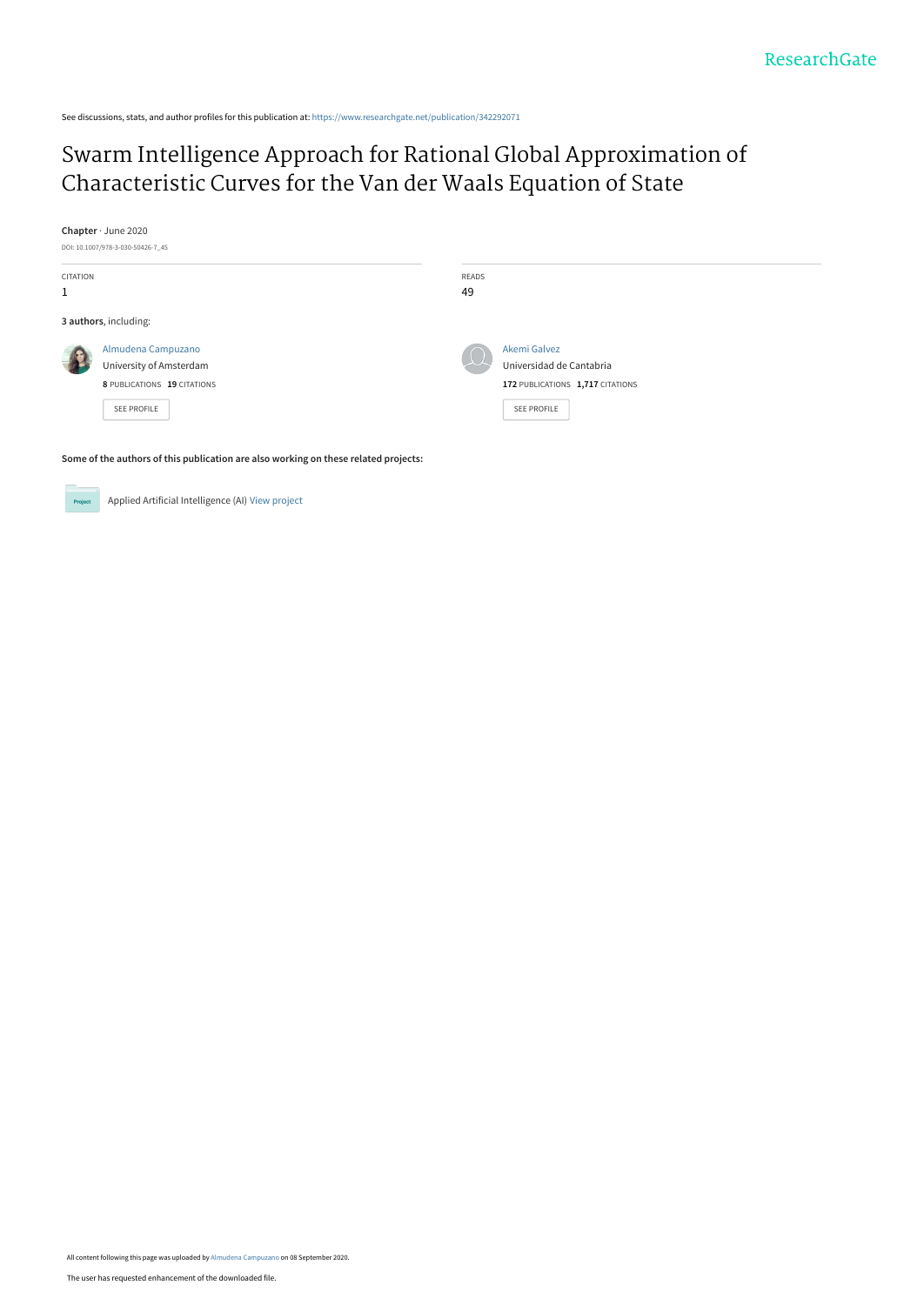

# **Swarm Intelligence Approach for Rational Global Approximation of Characteristic Curves for the Van der Waals Equation of State**

Almudena Campuzano<sup>1[,](http://orcid.org/0000-0002-5672-8274)2</sup> $\bullet$ , Andrés Iglesias<sup>3,[4](http://orcid.org/0000-0002-2100-2289)( $\boxtimes$ ) $\bullet$ , and Akemi Gálvez<sup>3,4</sup> $\bullet$ </sup>

<sup>1</sup> Faculty of Social and Behavioural Sciences, University of Amsterdam, Amsterdam, The Netherlands campuzanoalmudena@gmail.com

<sup>2</sup> School of Chemical, Biological and Environmental Engineering (CBEE), College of Engineering, Oregon State University, Corvallis, OR, USA <sup>3</sup> Department of Applied Mathematics and Computational Sciences,

University of Cantabria, Santander, Spain

*{*iglesias,galveza*}*@unican.es <sup>4</sup> Department of Information Science, Faculty of Sciences, Toho University, Funabashi-shi, Chiba-ken, Japan

**Abstract.** The Van der Waals (VdW) equation of state is a popular generalization of the law of ideal gases proposed time ago. In many situations, it is convenient to compute the characteristic curves of the VdW equation of state, called binodal and spinodal curves. Typically, they are constructed through data fitting from a collection of data points represented in the two-dimensional pressure-volume plane. However, the resulting models are still limited and can be further enhanced. In this paper, we propose to extend this polynomial approach by using a rational function as a fitting function. In particular, we consider a rational freeform Bézier curve, which provides a global approximation to the shape of the curve. This rational approach is more flexible than the polynomial one owing to some extra parameters, the weights. Unfortunately, data fitting becomes more difficult as these new parameters have also to be computed. In this paper we address this problem through a powerful nature-inspired swarm intelligence method for continuous optimization called the bat algorithm. Our experimental results show that the method can reconstruct the characteristic curves with very good accuracy.

**Keywords:** Equation of state · Characteristic curves · Van der Waals equation  $\cdot$  Data fitting  $\cdot$  Rational curves  $\cdot$  Bat algorithm

# **1 Introduction**

*Equations of state* (EoS) are key in several fields such as physics, thermodynamics, chemical engineering and many others. Roughly speaking, they are algebraic

-c Springer Nature Switzerland AG 2020

V. V. Krzhizhanovskaya et al. (Eds.): ICCS 2020, LNCS 12141, pp. 604–616, 2020. [https://doi.org/10.1007/978-3-030-50426-7](https://doi.org/10.1007/978-3-030-50426-7_45)\_45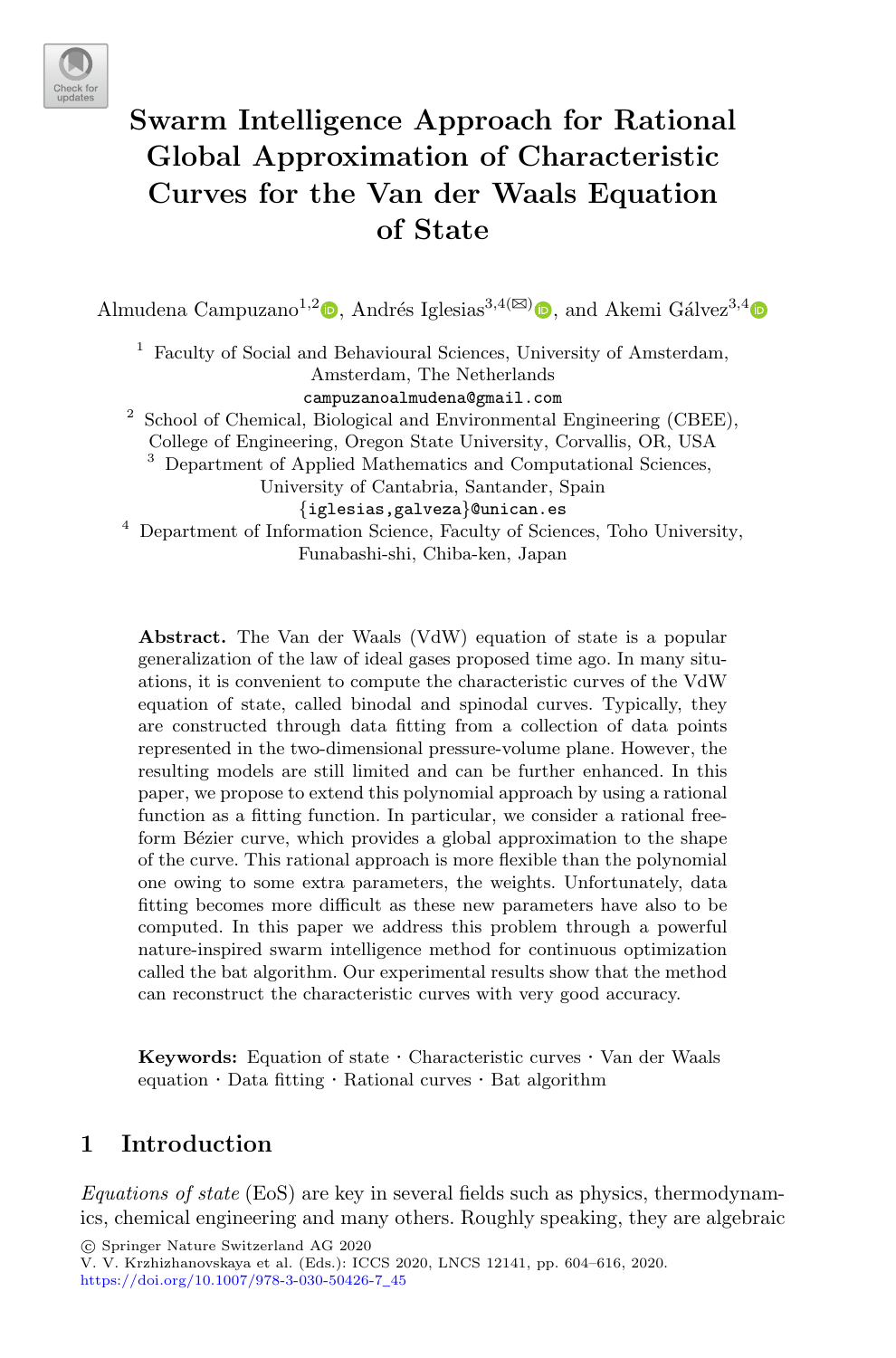expressions that describe the relation between physical variables such as temperature,  $T$ , pressure,  $P$ , and volume,  $V$ , for a blend or a component. Therefore, they can be used as predictors of the behavior of thermodynamic systems under different conditions [\[14](#page-13-0)].

Different EoS have been defined in the literature. The simplest and most widely known is the ideal gas law, given by:

$$
P.V = n.R.T = \frac{m}{M}.R.T
$$
\n<sup>(1)</sup>

where the mass, the molar mass and the number of moles are represented by the variables  $m, M$  and  $n$ , respectively. As usual,  $R$  represents the universal gas constant, whose value was used as  $R = 0.082$  L.atm.mol<sup>-1</sup>.K<sup>-1</sup>. This equation is adequate for high temperatures and low pressures (i.e. about 1 atm). Nonetheless, incurs inaccuracies when applied to other conditions. Consecuently, the equation has been modified throughout the years. A modification was proposed in 1873 by Johannes D. Van der Waals. This modification introduces two real, positive parameters,  $a$  and  $b$ , that account for the forces of interaction between molecules and molecular size, respectively [\[10](#page-13-1)]. This equation is referred to as the *Van der Waals (VdW) Equation of State* and is expressed as follows:

<span id="page-2-0"></span>
$$
\left[P + \frac{a}{V_m^2}\right](V_m - b) = R.T\tag{2}
$$

where  $V_m$  is the molar volume. By setting affix the temperature T in [\(2\)](#page-2-0), and plotting the variables of pressure  $P$  vs. volume  $V$ , an isotherm can be obtained (go to Sect. [2](#page-3-0) for details). A phase diagram can be built by displaying and analysing isotherms for several values of T. This diagram will set the boundaries of the different regions of solid, liquid, and gas phases. These boundaries are defined by curves of non analytic behavior, and indicate the limit in which phase transitions take place. In particular, the gas-liquid transition can be explained by the construction of the characteristic curves: the *binodal curve*, beneath which two different phases can coexist, and the *spinodal* curve, that defines the unstable region in a system. From now on and for convenience reasons these curves will be referred to as *binodal* and *spinodal* respectively.

In general, it is not possible to analytically calculate these curves. They have to be computed by performing data-fitting of a collection of 2-D points previously obtained for distinct isotherms. The sequence of data points that define the binodal consists of the roots placed farthest to the left, the critical point (in which liquid and gas phases are indiscernible), and the roots placed farthest to the right. On the other hand, the spinodal is defined, from right to left, by the local maxima, the critical point, and the local minima of the collection of isotherms. Numerical procedures are used to determine both sequences of points. Then, the characteristic curves are obtained using polynomial data fitting (see  $[1,2,4,5,12]$  $[1,2,4,5,12]$  $[1,2,4,5,12]$  $[1,2,4,5,12]$  $[1,2,4,5,12]$  $[1,2,4,5,12]$  $[1,2,4,5,12]$  for details).

The organization of this paper is the following: The problem to be solved is presented in Sect. [2](#page-3-0) as a continuous, nonlinear optimization problem. Section [3](#page-6-0)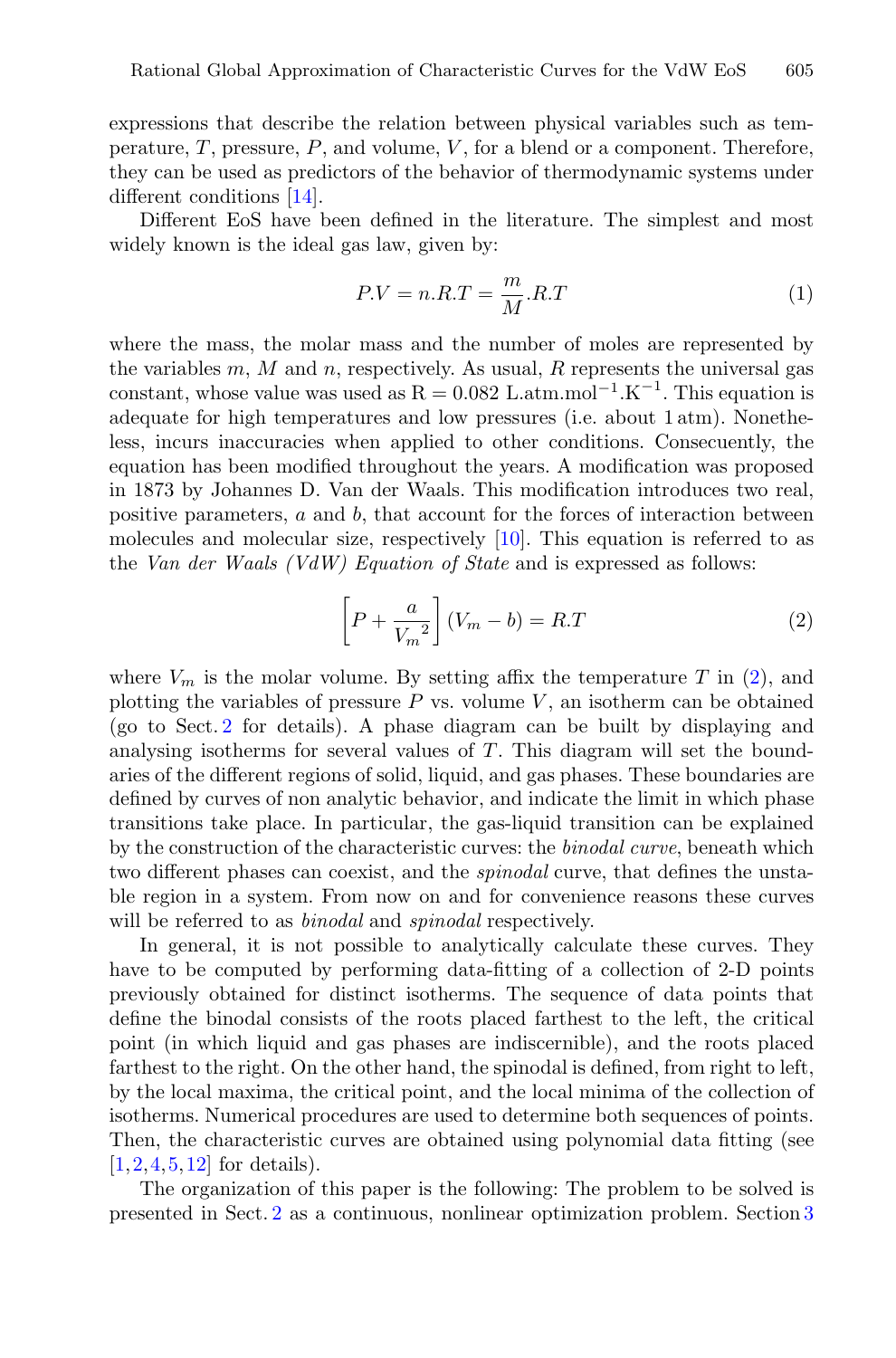offers an insight into the swarm intelligence approach used in this work: the bat algorithm. Section [4](#page-8-0) describes in detail the methodology proposed, and the experimental results are reported in Sect. [5.](#page-10-0) Finally, the main conclusions are presented and some ideas for future work are explored.

## <span id="page-3-0"></span>**2 Problem to Be Solved**

### **2.1 Background**

In this paper, we consider the VdW EoS expressed as [\(2\)](#page-2-0). With some algebraic manipulation and rearranging, it can be obtained an expression for the relation between  $V$  and  $P$ , for any given  $T$ . Hence, for a set of temperatures, being  $T_1, T_2, \ldots, T_M$ , their respective isotherms can be determined, resulting in a set of curves in the  $P-V$  plot. Logically, each temperature will have its associated isotherm. Multiplying the expression by  $V_m^2/P$ , and rearranging, the result is a cubic polynomial:

<span id="page-3-1"></span>
$$
V_m^3 - \left(b + \frac{RT}{P}\right) V_m^2 + \frac{a}{P} V_m - \frac{ab}{P} = 0
$$
 (3)

which will have one or three real roots. It will be the case that only one real root exists for values of temperature,  $T$ , larger than the critical value of  $T_c$ , known as the critical temperature, and being characteristic of each substance. The second case, three real roots, happens for temperatures lower than  $T_c$ , when the isotherms oscillate up and down. The isotherm corresponding to  $T = T_c$  is associated with a triple root, which defines the *critical point*. The scope of this work will be centered around the case of  $T < T_c$ ; the three real roots linked to each correspondent isotherms will be named as  $R_1$ ,  $R_2$  and  $R_3$ . It is worthwhile to mention that the end roots,  $R_1$  and  $R_3$  are respectively associated to the liquid phase and vapour phase.

Given an scenario in which a temperature  $T < T_c$  is raised until meeting the critical value,  $T = T_c$ , it occurs that the molar volume of the saturated liquid is increased, while in the case of the saturated vapor, the molar volume decreases. This saturated states represent the boundary between the single-phase region (for liquid or vapour respectively), and the coexisting-phases region (liquid/vapour). Mathematically, this can be translated as the two end roots,  $R_1$  and  $R<sub>3</sub>$ , moving towards each other as the temperature is raised, until they merge in the critical point. This means that at the critical point, liquid and vapour are indistinguishable. The critical values associated with the VdW EoS of a gas are only dependent on the previously-mentioned  $\alpha$  and  $\dot{\theta}$  parameters. This can be proved as follows:

<span id="page-3-2"></span>
$$
V_c = 3.b, \t P_c = \frac{a}{27b^2}, \t T_c = \frac{8a}{27bR}
$$
\t(4)

Working with dimensionless variables by considering the reduced temperature, pressure and volume:

<span id="page-3-3"></span>
$$
(T_r, P_r, V_r) = \left(\frac{T}{T_c}, \frac{P}{P_c}, \frac{V}{V_c}\right)
$$
\n
$$
(5)
$$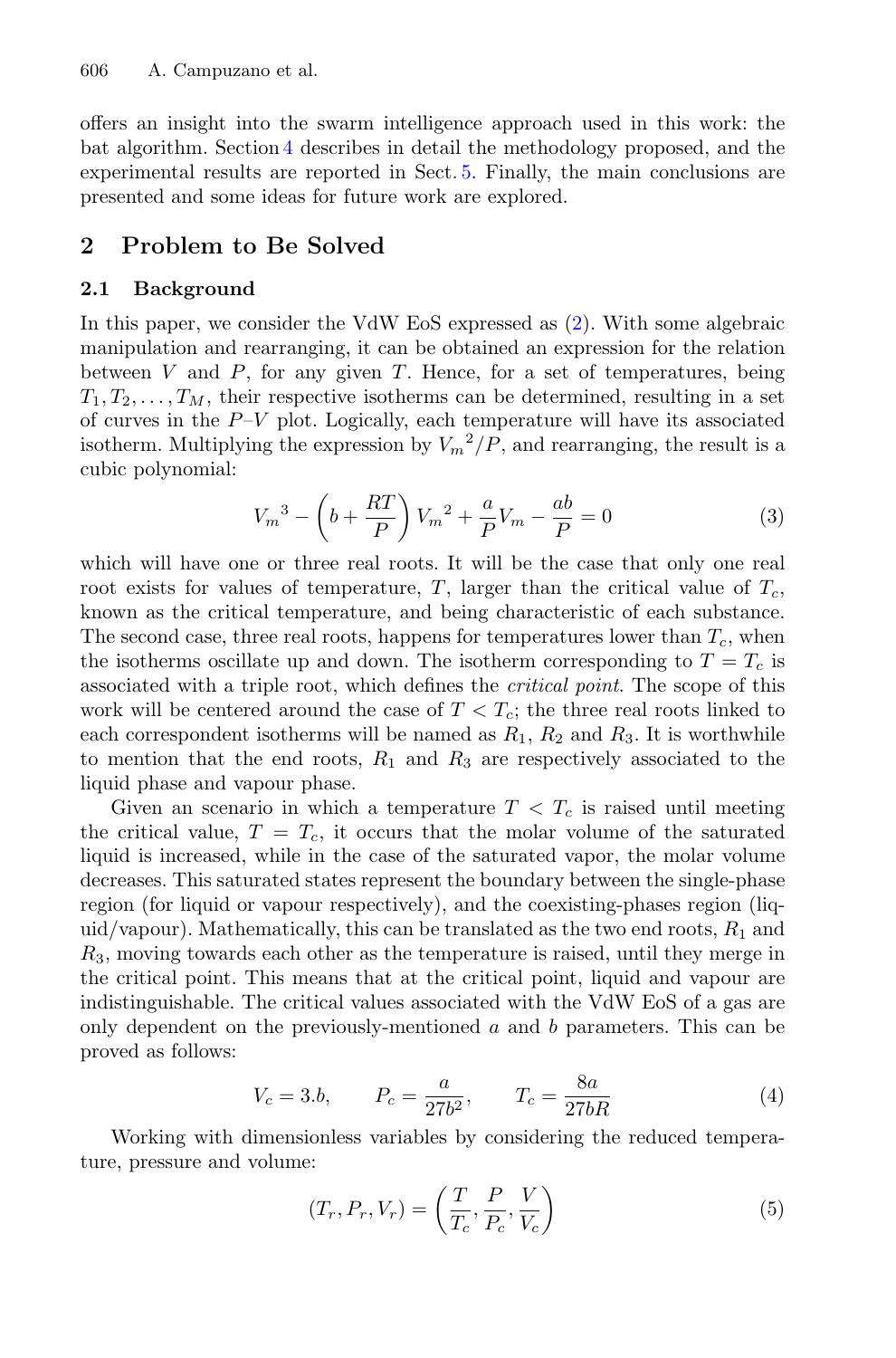Note that the molar volume,  $V_m$ , now is referred to as V for simplicity. Substituting and rearranging terms, Eq. [\(3\)](#page-3-1) becomes:

<span id="page-4-0"></span>
$$
V_r^3 - \frac{1}{3} \left( 1 + \frac{8T_r}{P_r} \right) V_r^2 + \frac{3}{P_r} V_r - \frac{1}{P_r} = 0 \tag{6}
$$

The isotherms for  $T < T_c$  exhibit a surprising behavior: if the volume is decreased, then the pressure increases, falls, and then increases again, describing a fluctuation; suggesting that the pressure of certain molar volumes can decrease as a consequence of compressing the fluid, which is associated with a negative isothermal compressibility, and therefore, identified as an unstable phase.

One way to fix this deficiency was proposed by James Clerk-Maxwell in [\[11\]](#page-13-3), and is now referred to as *Maxwell's construction*, or *Equal area rule*. Basically, it proposes solving the situation by tracing a horizontal line through the fluctuating curve, so that it connects the dew point and the bubble point, in a way that the areas enclosed between the curve and the horizontal line would be equal. This horizontal line is called *tie line*.

#### <span id="page-4-1"></span>**2.2 Binodal and Spinodal Curves: Defining the Data Points**

Let us examine how are the data-points of the binodal and spinodal obtained. In the case of the binodal, the first step is to define a set of increasing temperatures  $T_1 < T_2 < \ldots T_M < T_c$ . For every temperature value, there will be a pressure,  $P_j^*$ , that will split up the isotherm in two halves of equal dimensions. The value of  $P_j^*$  is calculated applying an optimization procedure that, through iteration, identifies the  $P_j^*$  that ensures the minimal difference between both areas. To that end, it begins with an initial guess of  $\ddot{P}_j$  and iterates until it converges. Once that the right value of pressure has been determined, it is possible to compute the roots,  $R_k^j$ , for  $(k = 1, 2, 3)$ , as the intersect between the isotherm for  $T_j$  and the horizontal line  $P = P_j^*$ . This assemblage of vapour and liquid roots will conform the binodal. Hence, the defining points of the binodal curve,  $\beta$ , can be listed as:

<span id="page-4-2"></span>
$$
\mathcal{B} = \left\{ \{ (R_1^j, P_j^*) \}_j, (1, 1), \{ (R_3^{M+1-j}, P_{M+1-j}^*) \} \right\}_{j=1,\dots,M}
$$
(7)

On the other hand, the spinodal is conformed by the collection of points that define the local minima,  $\mathbf{l}_i$ , the critical point, and local maxima,  $\mathbf{L}_l$ . Note that vectors appear in bold.

The above-mentioned local optima points can be obtained through various techniques. One of them is solving the derivative  $dP/dV = 0$  and examining the second derivative's sign,  $d^2P/dV^2$ , at the obtained solutions. If negative, the point corresponds to a maximum; otherwise, it is a minimum. Therefore, the assemblage of the points conforming the spinodal curve,  $S$ , is defined by:

<span id="page-4-3"></span>
$$
S = \{ \{ \mathbf{l}_j \}_j, (1, 1), \{ \mathbf{L}_j \}_j \}_{j=1,...,M}
$$
\n(8)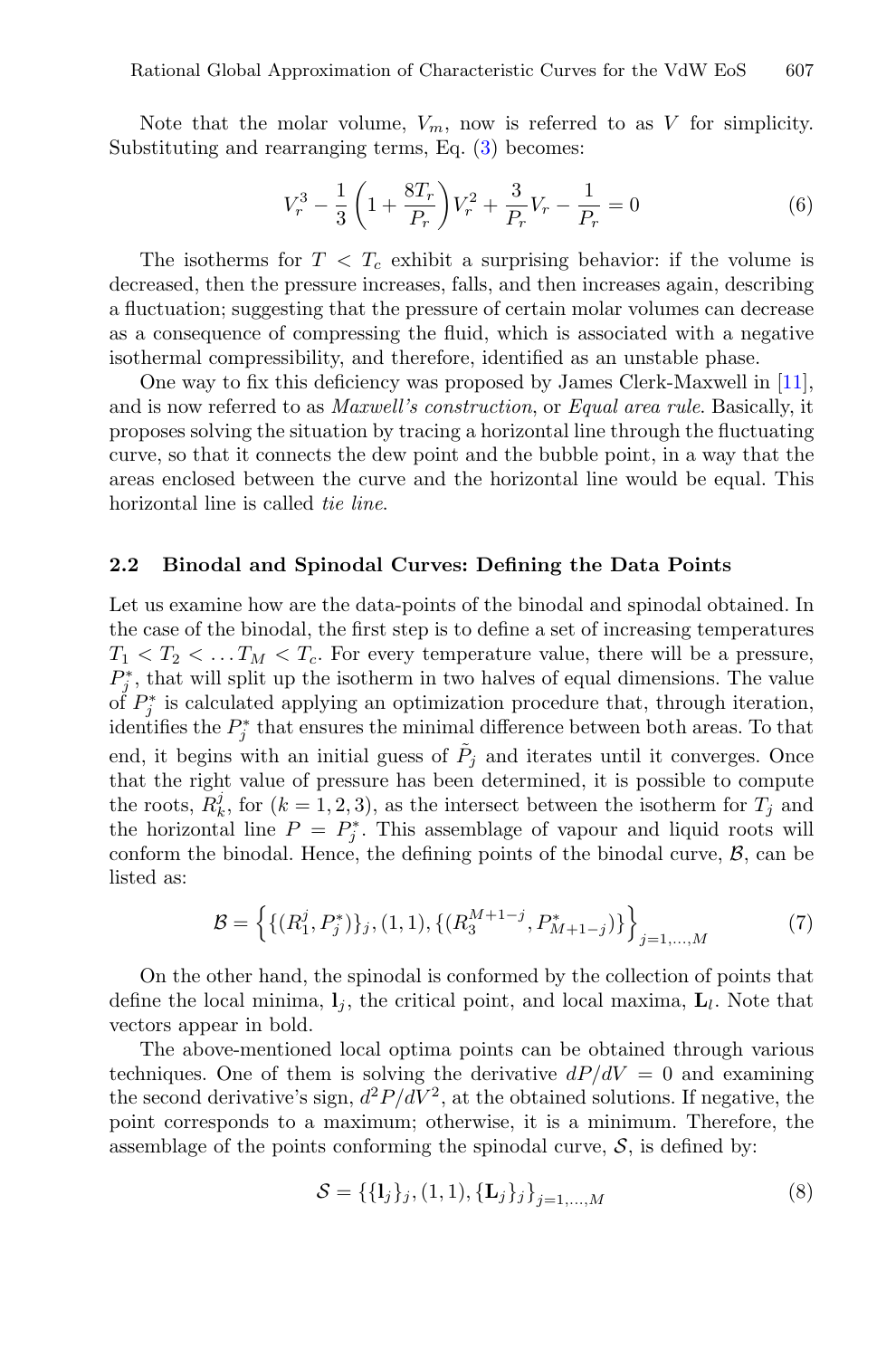### **2.3 Characteristic Curves: Data Fitting**

With the two sets of data points established, the characteristic curves can be reconstructed using standard numerical routines for data fitting. Taking into account that the obtained data points are influenced by some disturbances such as irregular sampling or noise, approximation is preferable, frequently using least-squares optimization. In such scenario, the function to be minimized is the error functional  $E$ , which is the squared sum of residuals. The residual for the  $i$ -th data is given by the difference between observed data,  $\mu_i$ , and the fitted data,  $\hat{\mu}_i$ :

$$
\Xi = \sum_{i=1}^{\chi} (\mu_i - \hat{\mu}_i)^2 \tag{9}
$$

Here  $\chi$  is the total amount of data, and fitted data are procured by a certain fitting model function  $\varphi$ . It is worthwhile to mention that the minimization is carried out on the free variables of  $\varphi$ . Here  $\varphi$  is presumed to be a polynomial of a determined degree. As previously discussed, this choice can be extended by considering rational curves, as described in next section.

### **2.4 Data Fitting with Rational Bézier Curves**

A *free-form rational Bézier curve*  $\Phi(\tau)$  *of degree*  $\eta$  is defined as [\[12\]](#page-13-2):

$$
\Phi(\tau) = \frac{\sum_{j=0}^{\eta} \omega_j \Lambda_j \phi_j^{\eta}(\tau)}{\sum_{j=0}^{\eta} \omega_j \phi_j^{\eta}(\tau)}
$$
(10)

where  $\Lambda_j$  are vector coefficients called the *poles*,  $\omega_j$  are their scalar weights,  $\phi_j^{\eta}(\tau)$  are the *Bernstein polynomials of index j and degree*  $\eta$ , given by:

$$
\phi_j^{\eta}(\tau) = \binom{\eta}{j} \tau^j (1 - \tau)^{\eta - j}
$$

and  $\tau$  is the *curve parameter*, defined on the finite interval [0, 1]. By agreement,  $0! = 1$ . As mentioned earlier, vectors will be denoted in bold.

Considered a set of data  $\{\Delta_i\}_{i=1,\dots,\chi}$  in  $\mathbb{R}^{\nu}$  (usually  $\nu = 2$  or  $\nu = 3$ ), the goal is to achieve the rational Bézier curve  $\Phi(\tau)$  through a discrete approximation of the data  ${\{\Delta_i\}}_i$ . To that end, it is necessary to compute all parameters of the approximating curve  $\mathbf{\Phi}(\tau)$ , (i.e. weights  $\omega_j$ , poles  $\mathbf{\Lambda}_j$ , and parameters  $\tau_i$ associated with data points  $\Delta_i$ , for  $i = 1, \ldots, \chi, j = 0, \ldots, \eta$ , by minimizing the least-squares error,  $\gamma$ , defined as the sum of squares of the residuals: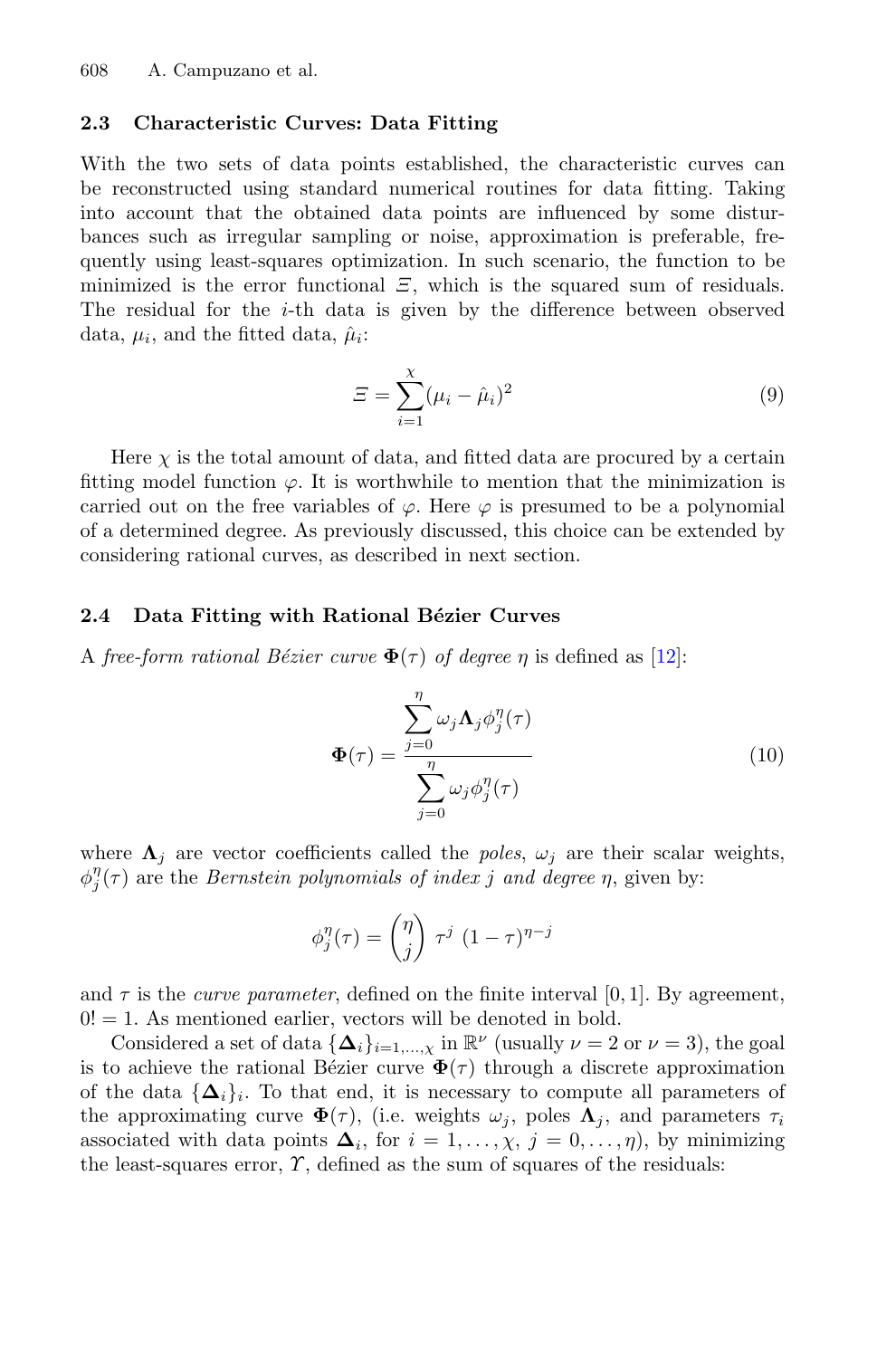<span id="page-6-1"></span>
$$
\Upsilon = \underset{\{\alpha_j\}_j}{\text{minimize}} \left[ \sum_{\substack{\{\tau_i\}_i\\{\{\alpha_j\}_j\}}}^{\gamma} \left( \Delta_i - \frac{\sum_{j=0}^{\eta} \omega_j \Lambda_j \phi_j^{\eta}(\tau_i)}{\sum_{j=0}^{\eta} \omega_j \phi_j^{\eta}(\tau_i)} \right)^2 \right].
$$
\n(11)

Now, taking:

$$
\varphi_j^{\eta}(\tau) = \frac{\omega_j \phi_j^{\eta}(\tau)}{\sum_{k=0}^n \omega_k \phi_k^{\eta}(\tau)}
$$
(12)

Eq.  $(11)$  becomes:

$$
\Upsilon = \underset{\substack{\{\tau_i\}_{i} \\ {\{\Delta_j\}_{j}}} \\ \{\omega_j\}_{j}}{\text{minimize}} \left[ \sum_{i=1}^{X} \left( \Delta_i - \sum_{j=0}^{\eta} \Lambda_j \varphi_j^{\eta}(\tau) \right)^2 \right], \tag{13}
$$

which can be rewritten in matrix form as:  $\Omega \Lambda$  =  $\Xi$ , where:  $\Omega$  $[\Omega_{i,j}] =$  $\overline{\phantom{a}}$  $\left| \left( \sum_{i=1}^{x} \right)$  $k=1$  $\varphi_i^{\eta}(\tau_k)\varphi_j^{\eta}(\tau_k)$  $\setminus$  $_{i,j}$  $\overline{a}$  $\Big\vert \, , \, \, \Xi \, \, = \, \, \left[ \varXi_j \right] \, = \,$  $\overline{\phantom{a}}$  $\left| \left( \sum_{i=1}^{x} \right)$  $k=1$  $\mathbf{\Delta}_k \varphi_j^{\eta}(\tau_k)$  $\setminus$ j  $\overline{a}$  $\bigg| \, , \, \, {\bf \Lambda} \, =$  $(\mathbf{\Lambda}_0,\ldots,\mathbf{\Lambda}_n)^T$ , for  $i, j = 0,\ldots,\eta$ , and  $(.)^T$  means transposition.

Generally,  $\chi \gg \eta$ , meaning that  $\Omega \cdot \Lambda = \Xi$  is an overdetermined system of equations. If  $\tau_i$  had assigned values, the problem could be solved by standard optimization procedures with coefficients  $\{\Lambda_i\}_{i=0,\dots,n}$  as unknowns. However, since  $\tau_i$  are treated as unknowns, the complexity of the problem escalates. In fact, as the polynomial blending functions  $\phi_j^{\eta}(\tau)$  and the rational blending functions  $\varphi_j^{\eta}(\tau)$ , are nonlinear in  $\tau$ , the least-squares minimization of the residuals turns to be a continuous, nonlinear optimization problem. It can also involve a large number of unknowns, since in reality the problem can present an extremely large amount of data points. Since there may not be only one unique set of parameters leading to the solution, the problem is also multimodal. On the whole, the complicated interplay among all the unknowns (data parameters, poles, and weights) leads to a highly complex overdetermined, continuous, multivariate, multimodal, nonlinear optimization problem. The aim of this work is to solve this problem. Instead of assuming certain values for some free parameters, they are all included in our computations. This problem cannot be solved by applying classical mathematical optimization techniques [\[4\]](#page-12-2). In this work we propose the application of the bat algorithm, a high-power evolutionary computational method, already successfully applied to other data-fitting optimization problems in previous works [\[7](#page-13-4)[–9\]](#page-13-5). In the next section this algorithm is further discussed.

## <span id="page-6-0"></span>**3 The Bat Algorithm**

The *bat algorithm* is a computational intelligence algorithm devised for continuous optimization problems [\[19](#page-13-6),[20\]](#page-13-7). It is inspired by some particular features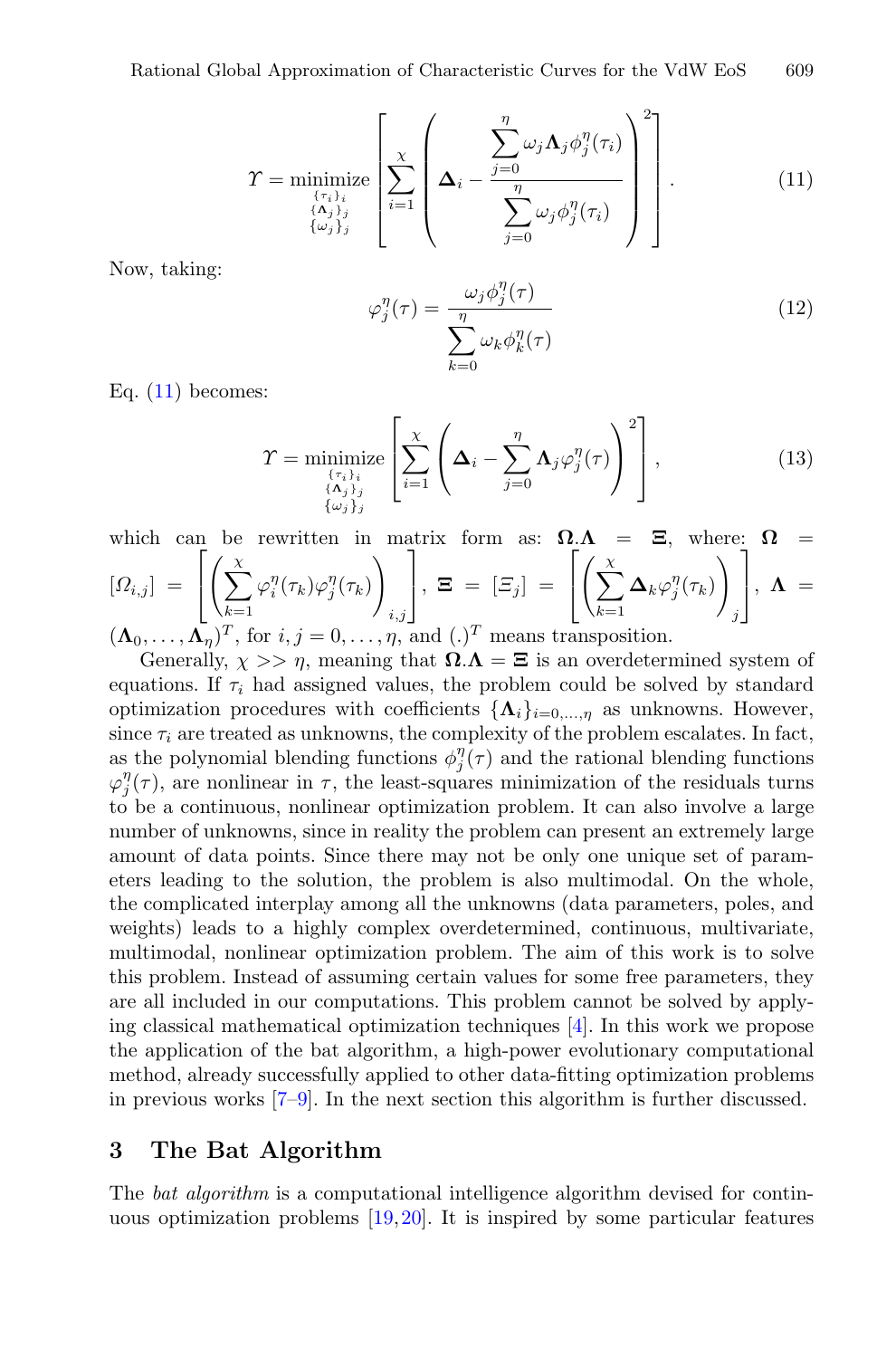of the social and motion behavior of small bats (microbats). These microbats use a particular kind of sonar called *echolocation* for different purposes, such as prey detection, obstacle avoidance, or roosting crevices detection, among others. Introduced in 2010, the bat algorithm has found remarkable applications for several problems  $[9,15-17]$  $[9,15-17]$  $[9,15-17]$ . See also  $[21]$  $[21]$  for a detailed review of the bat algorithm.

The bat algorithm is a population-based method in which the individuals (bats) are randomly initialized and distributed over the search space and then, they perform extensive exploration searching for the best location, a variable related to the quality of the solution. When a bat  $i$  is moving, its dynamics at iteration g is determined by its frequency  $f_i^g$ , location  $\mathbf{x}_i^g$ , and velocity  $\mathbf{v}_i^g$ . These variables are governed by the following evolution equations:

$$
f_i^g = f_{min}^g + \beta (f_{max}^g - f_{min}^g) \tag{14}
$$

$$
\mathbf{v}_i^g = \mathbf{v}_i^{g-1} + \left[\mathbf{x}_i^{g-1} - \mathbf{x}^*\right] f_i^g \tag{15}
$$

$$
\mathbf{x}_i^g = \mathbf{x}_i^{g-1} + \mathbf{v}_i^g \tag{16}
$$

where  $\beta$  is a uniform random variable on [0, 1], and  $\mathbf{x}^*$  is used to represent the current global best location (solution), obtained by evaluating the fitness function at all bats and then ranking the corresponding fitness values. The method then performs a local search in the neighborhood of the current best solution through a random walk of the form:

$$
\mathbf{x}_{new} = \mathbf{x}_{old} + \epsilon \mathcal{A}^g
$$

with  $\epsilon$  being a uniform random number on [-1, 1] and where  $\mathcal{A}^g = \langle \mathcal{A}_i^g \rangle$ , represents the average loudness of all the bats of the population at generation g. Any new solution that is better than the previous best solution is accepted with a certain probability that depends on the value of the loudness. In case of acceptance, the pulse rate is increased according to the law:

$$
r_i^{g+1} = r_i^0 [1 - exp(-\gamma g)]
$$

where  $\gamma$  is a parameter of the method.

Simultaneously, the loudness is decreased, following an evolution rule:

$$
\mathcal{A}_i^{g+1} = \alpha \mathcal{A}_i^g
$$

with  $\alpha$  being another parameter of the method. This procedure is repeated iteratively for a maximum number of iterations, given by a parameter  $\mathcal{G}_{max}$ .

It is generally assumed that each bat has different values for the loudness and the pulse emission rate. This is achieved by considering the initial values for the loudness randomly as  $\mathcal{A}_{i}^{0} \in (0, 2)$ . The emission rate takes an initial random value  $r_i^0$  in the interval [0, 1]. Both parameters are updated only when the new solutions are better than the current ones, which is interpreted as a sign that the bats are advancing towards the optimal global solution.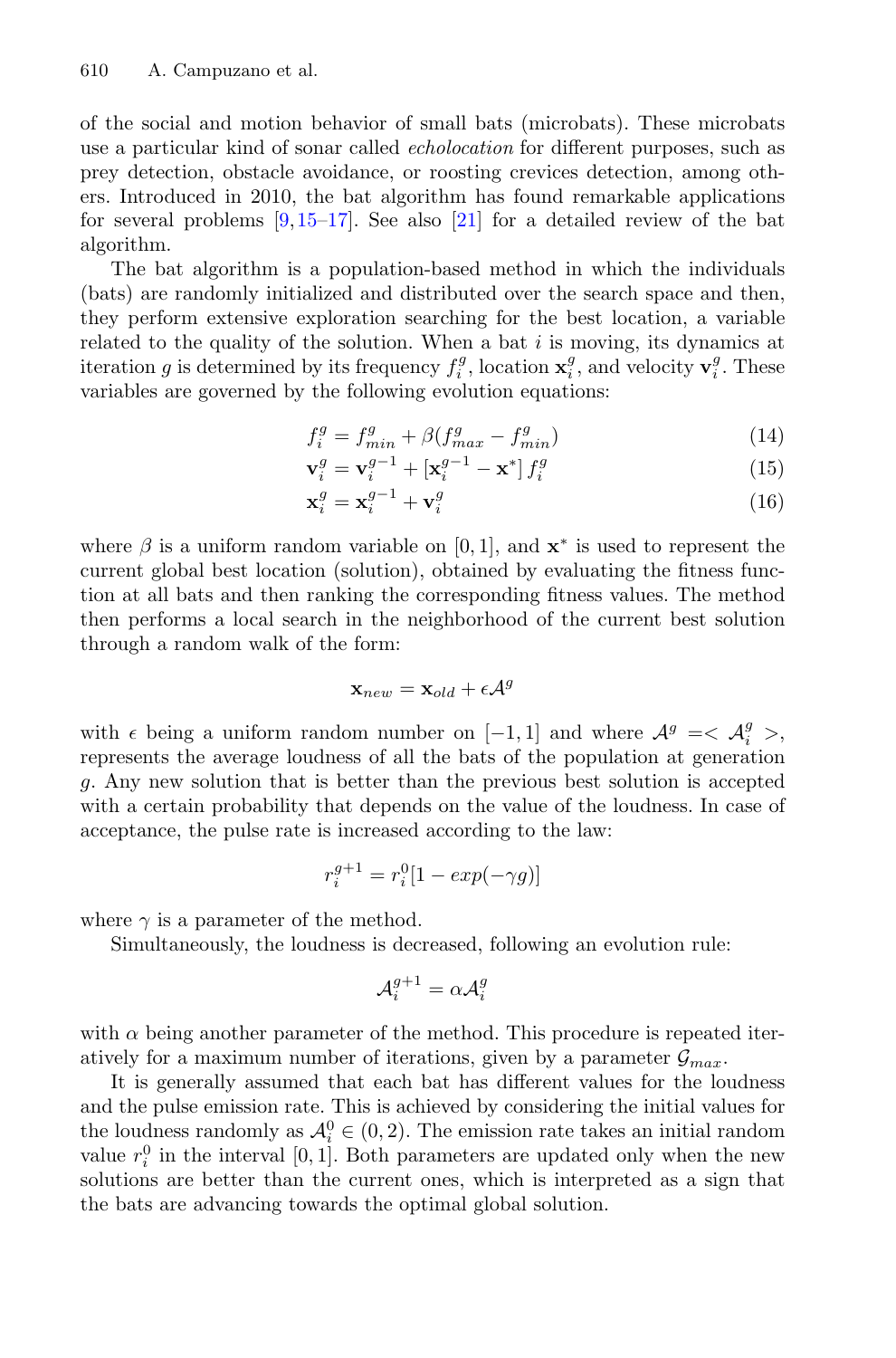# <span id="page-8-0"></span>**4 The Method**

## **4.1 Overview of the Method**

As explained above, the Van der Waals Equation of State in [\(2\)](#page-2-0) introduces two parameters, a and b, characteristic of each chemical element. These two parameters, together with a set of temperatures  $T_1 \langle T_2 \langle \dots T_M \rangle$  below the critical temperature of the substance,  $T_c$ , are the starting input of the problem. Our method is comprised of the subsequent steps:

- 1. Compute  $V_c, P_c, T_c$ , the critical values, using [\(4\)](#page-3-2).
- 2. Compute the reduced variables  $V_c, P_c, T_c$  with  $(5)$ .
- 3. Compute isotherms at temperatures  $T_j$  from  $(2)$ .
- 4. For every isotherm of  $T_i$ :
	- 4a. Contemplate a first guess  $\tilde{P}_j$  and obtain the value of  $P_j^*$  through optimization, applying Maxwell's construction.
	- 4b. With  $P_j^*$ , compute the roots of  $(6)$ , as recounted in Sect. [2.2.](#page-4-1)
	- 4c. Obtain the local optima of [\(6\)](#page-4-0), as described in Sect. [2.2.](#page-4-1)

The result of (4a.) and (4b.) will be the sets of data points,  $\beta$  and  $\beta$ , for the binodal and the spinodal curves, found respectively in [\(7\)](#page-4-2) and [\(8\)](#page-4-3).

- 5. Apply rational Bézier curves for data fitting on  $\beta$  and  $\delta$  as indicated:
	- 5a. Obtain data parameterization for  $\beta$  and  $\delta$  and weight computation using the bat algorithm (further discussed in Sect. [4.2\)](#page-8-1).
	- 5b. Compute the poles of the curve applying least-squares optimization. Resolve the equations system applying classical numerical procedures, such as singular value decomposition (SVD), standard LU decomposition, and a modification of the LU decomposition for non-squared sparse problems (see [\[13\]](#page-13-11) for details).

The most important and crucial part of the method, as well as the key component of this paper is the step (5a), which will be discussed in the next section.

# <span id="page-8-1"></span>**4.2 Bat Algorithm for Data Fitting**

This section describes how the bat algorithm, presented in Sect. [3,](#page-6-0) is used for data parameterization and weight computation with rational Bézier curves. To this purpose, we need to consider:

*1. Bat encoding*. In our problem, the free variables are going to be represented as follows. Bats, being denoted by  $\mathcal{B}_k$ , are vectors of real numbers of length  $M + \eta + 1$ , corresponding to a parameterization of data points and the weights, as follows:

$$
\mathcal{B}_k = (\rho_1^k, \rho_2^k, \dots, \rho_M^k, \omega_0^k, \omega_1^k, \dots, \omega_\eta^k)
$$
\n(17)

All bats  $\{\mathcal{B}_k\}_k$  are initialized with uniformly distributed random numbers on the interval  $[0,1]$  for the  $\rho_j^k$  and with real positive values on the interval  $(0, 20]$ for the  $\omega_j^k$ . The  $\{\rho_i^k\}_i$  are arranged in ascending order to reproduce the orderly form of data parameterizaton.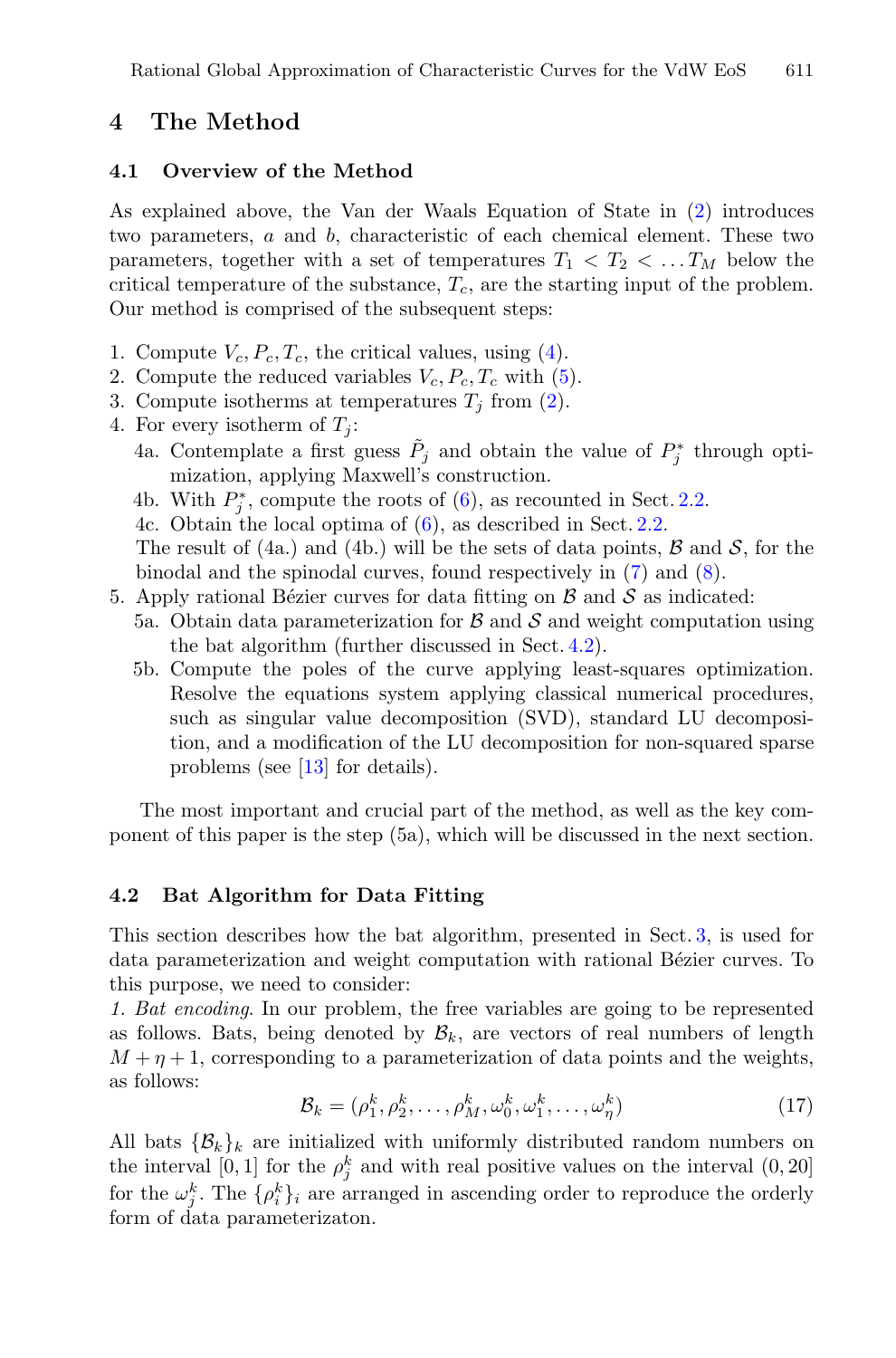<span id="page-9-0"></span>

| <i>Notation</i>     | Explanation            | Range         | Selected value |
|---------------------|------------------------|---------------|----------------|
| ${\cal P}$          | Size of the population | $50 - 300$    | 100            |
| $\mathcal{G}_{max}$ | Max. no. of iterations | $200 - 3,000$ | 1,000          |
| $\mathcal{A}^0$     | Initial loudness       | (0, 2)        | 0.5            |
| $\mathcal{A}_{min}$ | Minimum loudness       | [0, 1]        | 0              |
| $r^{0}$             | Initial pulse rate     | [0, 1]        | 0.2            |
| $f_{max}$           | Max. frequency         | [0, 10]       | 1.5            |
| $\alpha$            | Multiplicative factor  | (0,1)         | 0.3            |
| $\gamma$            | Exponential factor     | [0, 1]        | 0.2            |

**Table 1.** Parameters of the bat algorithm and the values used in this work.

*2. Fitness function*. It dovetails with the estimation of the least-squares function [\(11\)](#page-6-1). However, as this function ignores the total number of data points, the RMSE (root-mean squared error) is also computed:

<span id="page-9-1"></span>
$$
RMSE = \sqrt{\frac{\Upsilon}{\chi}}\tag{18}
$$

*3. Curve parameters*. There is solely one parameter, which is the degree of the curve,  $\eta$ . This value will influence the amount of weighs and poles. In this work we empirically determined the optimal value, by computing and comparing the RMSE for different values of  $\eta$ , from 2 to 7.

*4. Bat algorithm parameters*. The algorithm has some key parameters that need to be tuned. This is of paramount importance for the proper functioning of the method. The task entails a challenge, because these parameters depend heavily on the problem. In this work the authors chose the best value by comparison from a vast set of empirical results, obtained after performing a large amount of simulations. The adjusted parameters are displayed in rows in Table [1,](#page-9-0) with their notation, explanation, and range arranged in columns, along with the final selected value. The parameters that are most decisive are the population size, P, and the maximum number of iterations,  $\mathcal{G}_{max}$ . The size of population is set to  $\mathcal{P} = 100$  in all shown cases. More extensive populations were also tested, up to 300, without any significant effect. As for the number of iterations, the bat algorithm results particularly beneficial since a number of  $\mathcal{G}_{max} = 1000$  is sufficient to reach convergence, as opposed to other algorithms that typically requires a much larger number.

With the above-mentioned parameters selected, the bat algorithm is run for the fixed number of iterations. Last, the simulation with the top fitness value for  $(18)$  is chosen as the problem's best solution.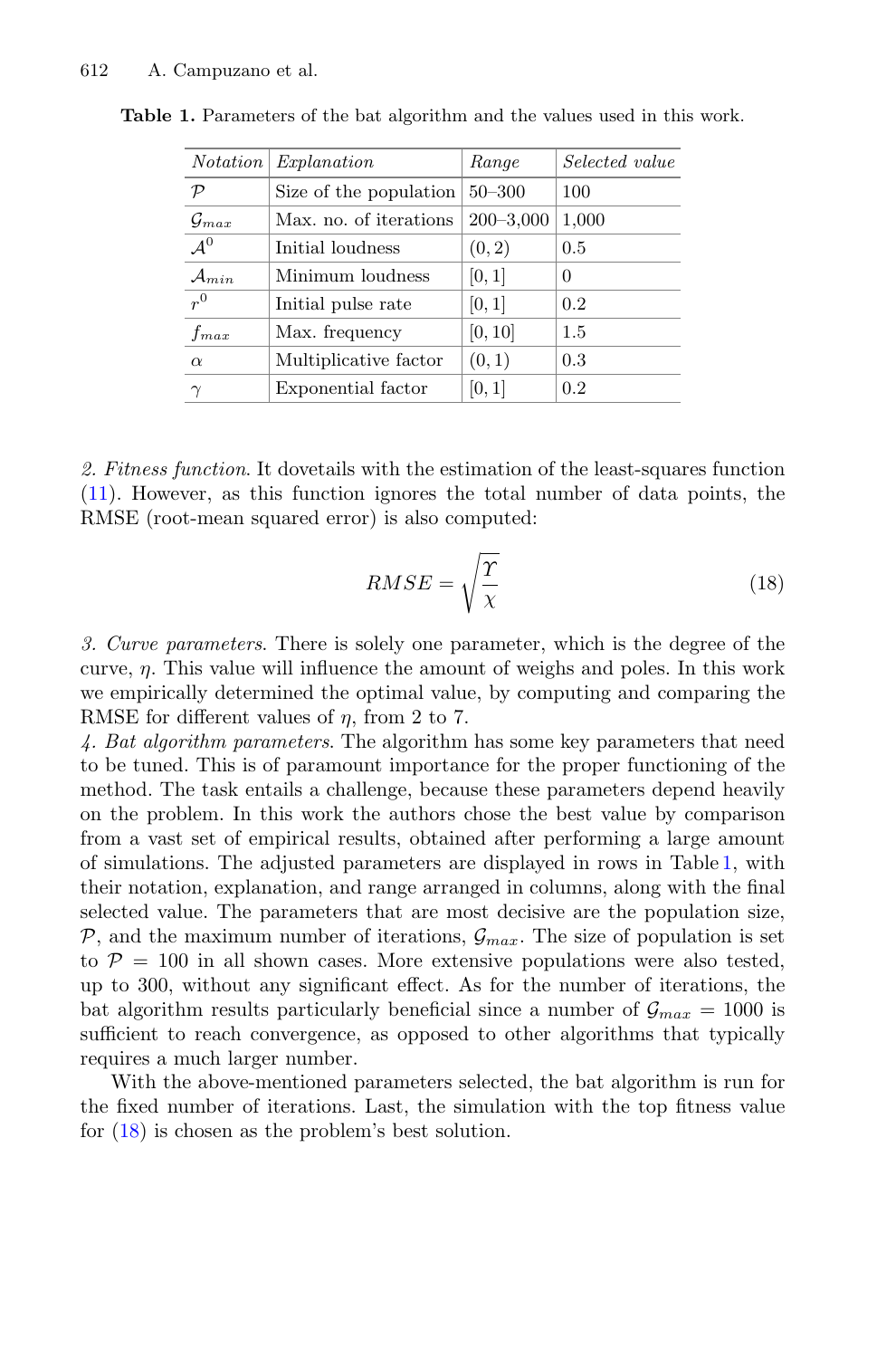## <span id="page-10-0"></span>**5 Experiments and Results**

### **5.1 Application to a Real Case: Argon**

We have applied our method to the Van der Waals (VdW) Equation of State for the case of argon, *Ar*. This noble gas is the third most abundant of its kind in the atmosphere, and has countless applications in industrial processes, research, medicine or lighting [\[18\]](#page-13-12). Its VdW parameters are  $a = 1.355 \, atm.L^2.mol^{-2}$  and  $b = 0.03201$  L.mol<sup>-1</sup>. The value of the critical temperature is  $T_c = 150.86$  K, with a margin of  $0.1 \text{ K}$  as reported by  $\left[3,6\right]$  $\left[3,6\right]$  $\left[3,6\right]$ .

First to third steps from our workflow were performed for the following set of temperatures: {130, 133, 135, 137, 140, 142, 145, 147, 148, 149,  $T_c$ } K and {128, 130, 133, 135, 137, 140, 142, 145, 147, 148, 149, 150.2,  $T_c$  K, respectively for the binodal and spinodal. Subsequently, the lists of data points for the characteristic curves,  $\mathcal B$  and  $\mathcal S$ , were obtained following the fourth step. In the step  $\chi_a$ , the Vandermonde matrix is used for carrying out the standard polynomial linear fitting of the optimization process. Data parameterization and weight computation are completed following the procedure in Sect. [4.2.](#page-8-1) The result is a linear system that can be solved using SVD. By doing so, pole computation is accomplished.

### **5.2 Computational Results**

To account for stochastic effects and prevent premature convergence, 30 individual simulations were run for every value of  $\eta$ . The worst 10 executions were dropped to avoid the specious effects of instability. Computational results are reported in Tables [2](#page-11-0) and [3](#page-11-1) for binodal and spinodal curves respectively, with the degree ranging from  $\eta = 2$  to  $\eta = 7$  (in rows). We remark that, although our previous experiments for polynomial curves included values up to  $\eta = 9$ , the values  $\eta > 7$  are actually unnecessary because of the extra degrees of freedom given by the weights. They also introduce large numerical errors, so values for  $\eta$ larger than 7 are finally discarded in our discussion. We have also compared our current results for the rational curves with the previous ones with strictly polynomial curves. The comparative results are displayed in Tables [2](#page-11-0) and [3.](#page-11-1) Each table presents, in columns, the curve degree, the best RMSE (for the 30 executions), and the RMSE mean (for the 20 best executions) for the polynomial Bézier curves (columns 2 and 3) and for the rational Bézier curves (columns 4 and 5).

It can be seen from the good values of the fitting errors that the method performs pretty good. The RMSE, best and mean, achieve values of order as low as  $10^{-4}$  for all degrees, except  $\eta = 2$ , meaning that the fail to be replicated with a quadratic curve, owing to the fact of not being parabolas. The best fitting rational curves are obtained for  $\eta = 4$  for the binodal curve (although  $\eta = 3$ ) performs almost equivalently) and for  $\eta = 3$  for the spinodal curve (although the errors for  $\eta = 4$  are also very similar). The RMSE degrees from  $\eta = 4$  to  $\eta = 9$ , tend to be of the same order. This fact indicates that functions of higher degree are associated with more degrees of freedom (DOFs) and consequently,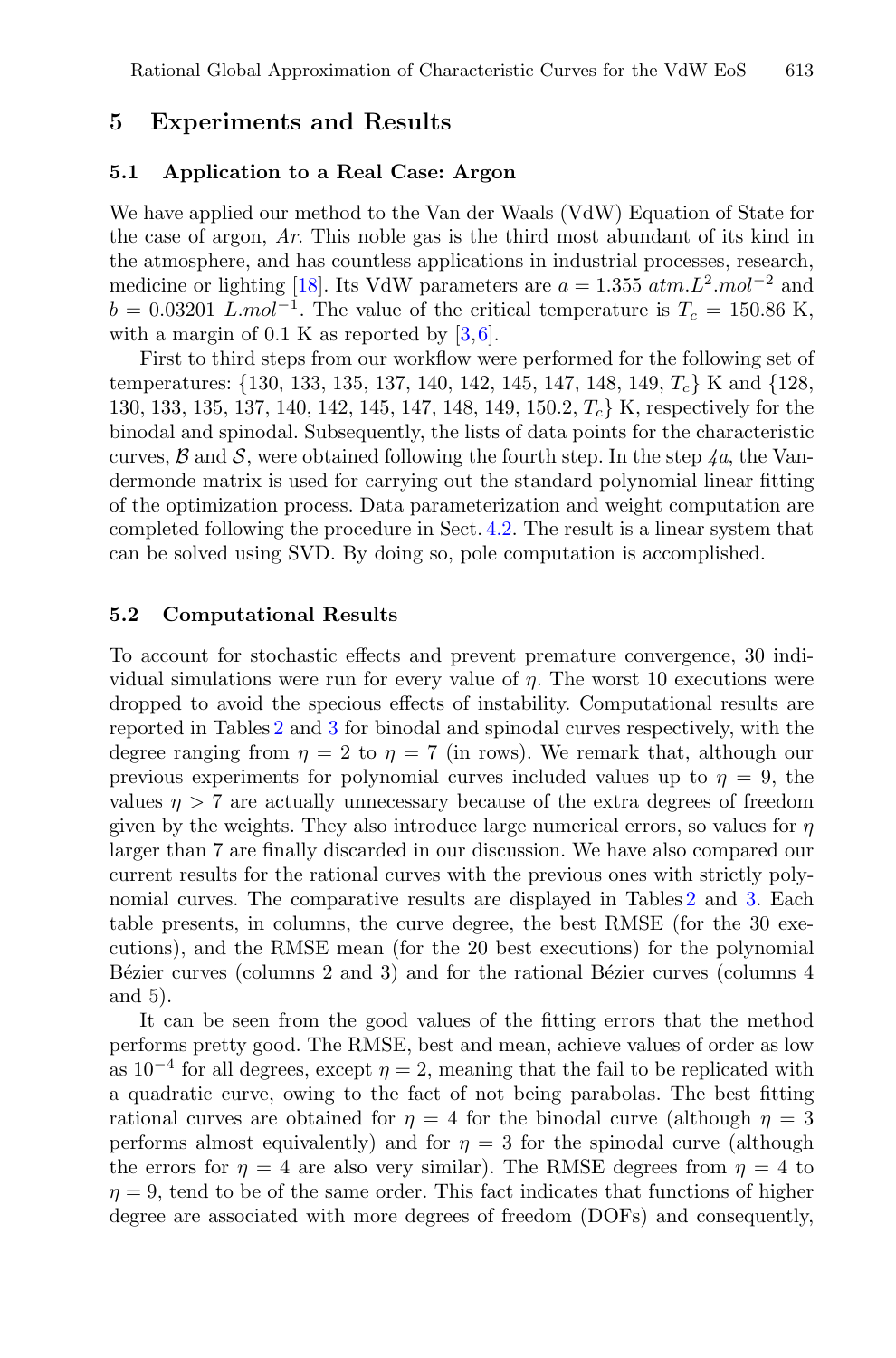| Degree     | Polynomial approach |               | Rational approach |               |
|------------|---------------------|---------------|-------------------|---------------|
|            | RMSE (best)         | $RMSE$ (mean) | RMSE (best)       | $RMSE$ (mean) |
| $\eta = 2$ | $3.5349E - 2$       | $5.6509E - 2$ | $3.3873E - 2$     | $5.4522E - 2$ |
| $\eta=3$   | $7.7394E - 5$       | $9.8801E - 5$ | $6.5902E - 5$     | $7.7883E - 5$ |
| $\eta=4$   | $8.5572E - 5$       | $1.0833E - 4$ | $5.9717E - 5$     | $7.4588E - 5$ |
| $\eta=5$   | $1.0365E - 4$       | $1.1776E - 4$ | $8.4615E - 5$     | $1.0513E - 4$ |
| $\eta=6$   | $1.1927E - 4$       | $1.3328E - 4$ | $9.0631E - 5$     | $1.0264E - 4$ |
| $\eta = 7$ | $1.1624E - 4$       | $1.2684E - 4$ | $9.0724E - 5$     | $1.0016E - 4$ |

<span id="page-11-0"></span>**Table 2.** Computational results for the binodal curve.

<span id="page-11-1"></span>Table 3. Computational results for the spinodal curve.

| Degree     | Polynomial approach |               | Rational approach |               |
|------------|---------------------|---------------|-------------------|---------------|
|            | RMSE (best)         | $RMSE$ (mean) | RMSE (best)       | $RMSE$ (mean) |
| $\eta=2$   | $4.9074E - 2$       | $7.1226E - 2$ | $4.3812E - 2$     | $6.2144E - 2$ |
| $\eta=3$   | $9.8649E - 5$       | $1.0356E - 4$ | $6.3187E - 5$     | $8.4551E - 5$ |
| $\eta=4$   | $1.1267E - 4$       | $1.2842E - 4$ | $7.3063E - 5$     | $8.5114E - 5$ |
| $\eta=5$   | $1.2060E - 4$       | $1.2953E - 4$ | $9.9672E - 5$     | $1.0724E - 4$ |
| $\eta=6$   | $1.4971E - 4$       | $1.8611E - 4$ | $1.1163E - 4$     | $1.3974E - 4$ |
| $\eta = 7$ | $1.4750E - 4$       | $1.6975E - 4$ | $1.1708E - 4$     | $1.4828E - 4$ |

they achieve better fitting. Naturally, this occurs at the price of a higher model complexity, so in the case of numerical errors of a similar order, the values providing the simplest model are more desirable and should be selected with higher priority. In fact, an additional problem is that these extra degrees of freedom may cause over-fitting. Actually, this holds true for the spinodal and binodal respectively, for models of degree  $\eta > 6$  and  $\eta > 7$ . Hence, the curves that must be considered predictive for other temperature values, are only those of low degree.

Another important observation is the excellent CPU times of around only 2∼4 min. On the other hand, simulations in alternative swarm intelligence methods can take as long as tens of minutes for a single execution. This advantage is owed to the quick convergence of this method. Such competitive computational times are a good indicator of the applicability of our method. We remark, however, that the CPU times for the rational case are still slightly larger (but not dramatically) than for the polynomial case, which is consistent with the fact that some extra free parameters have to be computed, thus requiring extra computation time in our simulations.

Regarding the implementation, the equipment used for all the computations was a 3.4 GHz. Intel Core i7 processor with 8 GB. of RAM. The authors implemented all the source code in *MATLAB*, version 2018b.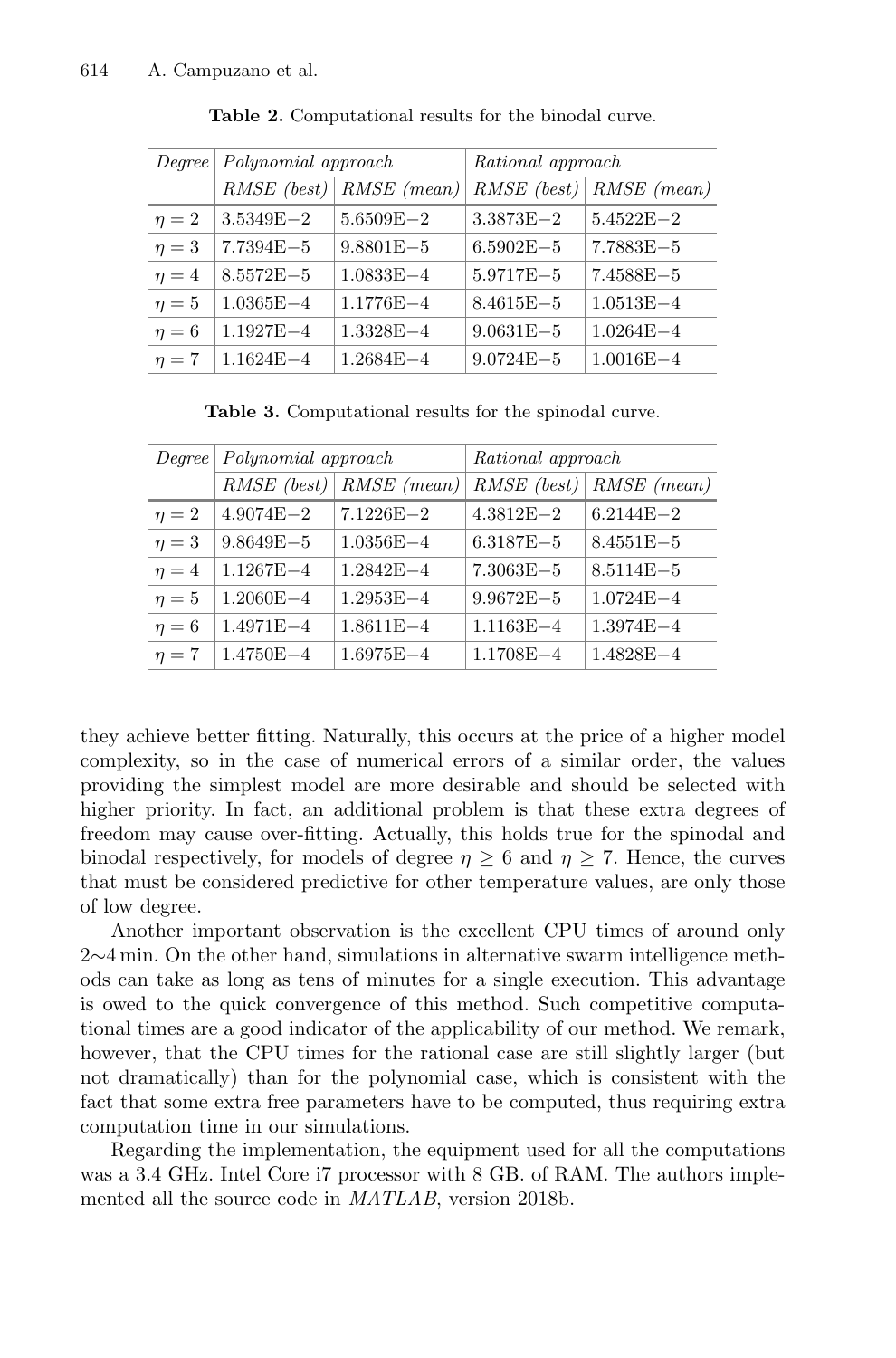# **6 Conclusions and Future Work**

In this manuscript, a new method to construct the characteristic curves of the Van der Waals equation of state through data fitting is presented. The method relies on the use of rational Bézier curves. Considering the parameters  $a$  and  $b$ of a chemical system as the input for our method, two sets of data points for the binodal and spinodal curves are firstly obtained; then, they are used to perform data parameterization and weight computation by means of the bat algorithm; finally, we apply least-squares optimization with singular value decomposition to compute the poles of the curves. The method is applied to a chemical element, argon. The method performs very well, and reconstructs the curves with high accuracy. Furthermore, it is reasonably fast (although slower than the polynomial case), with CPU times in the range of 2–4 min for each execution.

About the plans for future work, we wish to further improve the accuracy of our method. We also want to reduce the computational time of the method. We are also planning to apply this approach to other chemical components and mixtures, as well as extending this approach to other popular equations of state of interest in the field.

**Acknowledgments.** The authors would like to thank the financial support provided by the project PDE-GIR of the European Union's Horizon 2020 research and innovation program within the Marie Sklodowska-Curie grant agreement, with reference number 778035, and also from the Agencia Estatal de Investigación (AEI) of the Spanish Ministry of Science, Innovation and Universities (Computer Science National Program), under grant with reference number #TIN2017-89275-R and European Funds FEDER (AEI/FEDER, UE).

# **References**

- <span id="page-12-0"></span>1. Campuzano, A., Iglesias, A., G´alvez, A.: Applying firefly algorithm to data fitting for the Van der Waals equation of state with Bézier curves. In: Proceedings of the International Conference on Cyberworlds (CW 2019), pp. 211–214. IEEE Computer Society Press, Los Alamitos (2019)
- <span id="page-12-1"></span>2. Campuzano, A., Iglesias, A., G´alvez, A.: Free-form parametric fitting of van der Waals binodal and spinodal curves with bat algorithm. In: Proceedings of the International Conference on Software, Knowledge, Information Management and Applications (SKIMA 2019), pp. 1–8. IEEE Computer Society Press, Los Alamitos (2019)
- <span id="page-12-4"></span>3. Angus, S., et al.: International Thermodynamic Tables of the Fluid State - 1 Argon. Butterworths, London (1972)
- <span id="page-12-2"></span>4. Dierckx, P.: Curve and Surface Fitting with Splines. Oxford University Press, Oxford (1993)
- <span id="page-12-3"></span>5. Farin, G.: Curves and Surfaces for CAGD, 5th edn. Morgan Kaufmann, San Francisco (2002)
- <span id="page-12-5"></span>6. Gosman, A.L., McCarty, R.D., Hust, J.G.: Thermodynamic properties of Argon from the triple point to 300 K at pressures to 1000 atmospheres. Data Ser. Nat. Bur. Stand. **27**, 1–146 (1969)